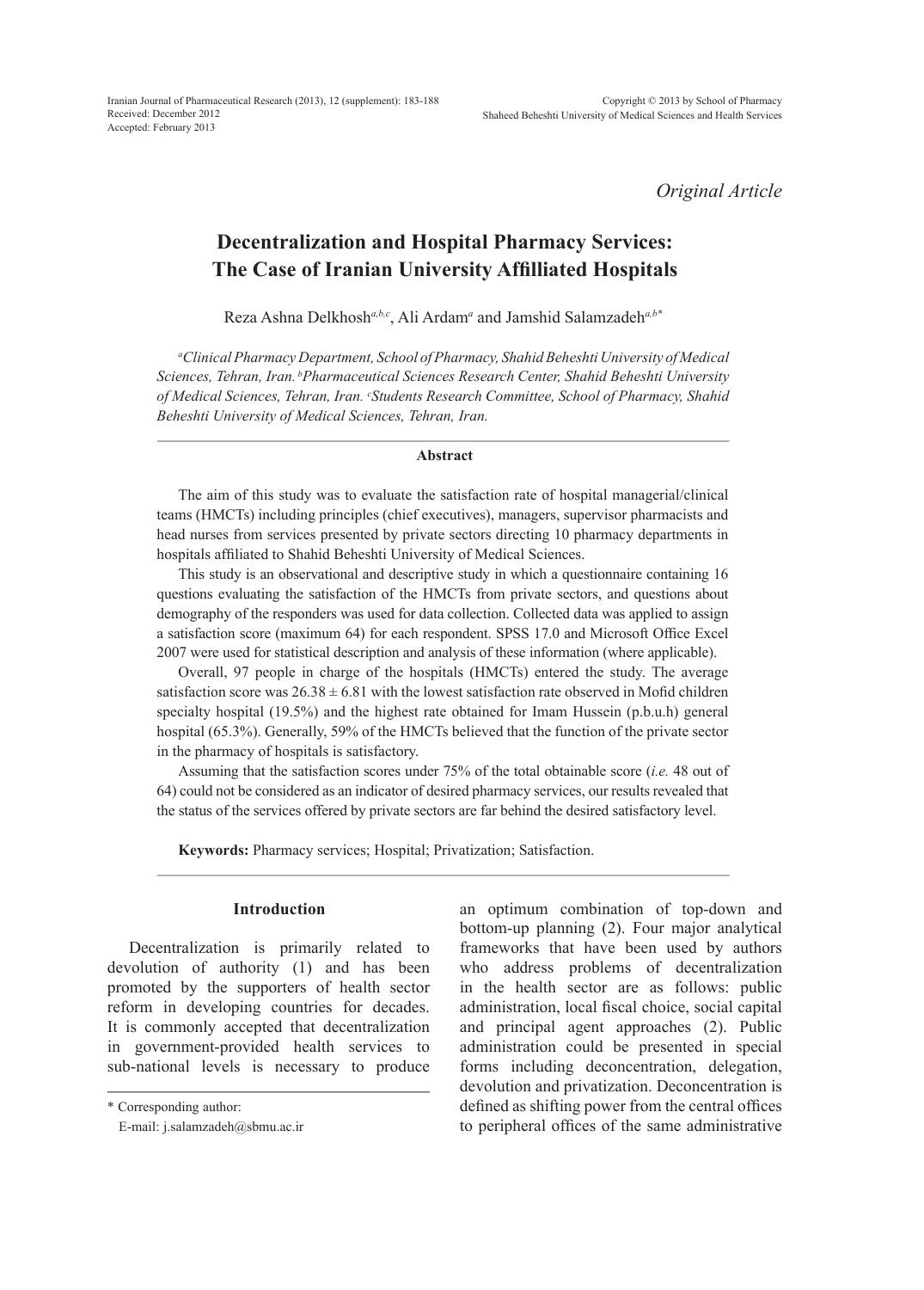structure. Delegation shifts responsibility and authority to semi-independent agencies and devolution shifts responsibility and authority from the central offices of the Ministry of Health to separate administrative structures still within the public administration. Privatization relocates operational responsibilities and, in some cases, ownership from government to private sectors, usually with an official agreement to describe what is expected in exchange for public funding (4). A central issue of the public administration approach has been designed to define the appropriate levels for decentralizing functions, responsibility and authority (5).

Decentralization can have considerably different impact on the process of program development and delivery. A report by the United Nations Population Fund, published in June 2000, reveals that "decentralization has emerged as a result of a global trend to local autonomy and self determination and as a result of a trend to reduce reliance on centralized planning of economies and be more responsive to market forces as well as local needs and characteristics". This report also introduces the decentralization as an evolving political and administrative process rather than a particular form of organizational structure or institutional arrangement. This means that the characteristics of decentralization in any particular country are dynamic and are subjected to rapid change depending on the agenda of current government in power and popular trends (6).

There have been several attempts at reforming the health system in Iran, but an organized effort has not been made since 2002. A number of initiatives and studies to develop tools for improving health system performance were consolidated and a health sector reform project was designed that has been funded by the World Bank. Drawing from the principle in Article 29 (Welfare benefits) of the constitution of the Islamic Republic of Iran that emphasizes all citizens have the right to enjoy health services and medical care, the objectives are as follows: I: Designing and testing a universal basic minimum health services package and strengthening patient referral system, ensuring a better quality health services that are responsive to the needs of the communities. II: Assuring the stewardship and good governance in the public sector health system guaranteeing the pro-poor policies. III: Improving health planning and management including decentralization in the health sector by delegating the administrative and financial authority. IV: Reviewing the existing health financing options for introducing measures to assure fair financing, eliminating inefficiencies and bringing equity. V: Making organizational arrangements for conceptualizing, formulating and implementing health sector reforms (7)

From 2006, in compliance with the objectives of the fourth as well as the fifth Iranian National Development Plan, in order to improve the quality of the services offered by health system, and also in accordance with the decentralization initiatives, in particular privatization in the health sector, private parties were entered to the pharmaceutical industry (8, 9) as well as to the hospitals to direct the pharmacy departments. Shahid Beheshti University of Medical Sciences was one of the pioneer universities that have started privatization plans in its affiliated hospitals. Pharmacy departments were among the first units considered to outsource the operational responsibilities of the pharmacies. The current study is an approach to clarify the benefits or drawbacks of this process using the satisfaction rate of managerial/clinical teams in the relevant hospitals.

## **Experimental**

## *Methods*

This observational and descriptive study was conducted in 10 hospitals of Shahid Beheshti University of Medical Sciences from November 2009 to July 2010, in which 97 hospital principles, managers, supervisor pharmacists and head nurses were included. First of all, a questionnaire containing the following two parts was constructed: I: Demographic information of participants. II: Sixteen questions to evaluate the satisfaction rate of hospital managerial/clinical teams (HMCT).

In the first phase, the primary questionnaire underwent a face validity evaluation by 7 pharmacy and pharmacoeconomic expert managers as well as faculty members, and was finalized for applying in this study (Table 1).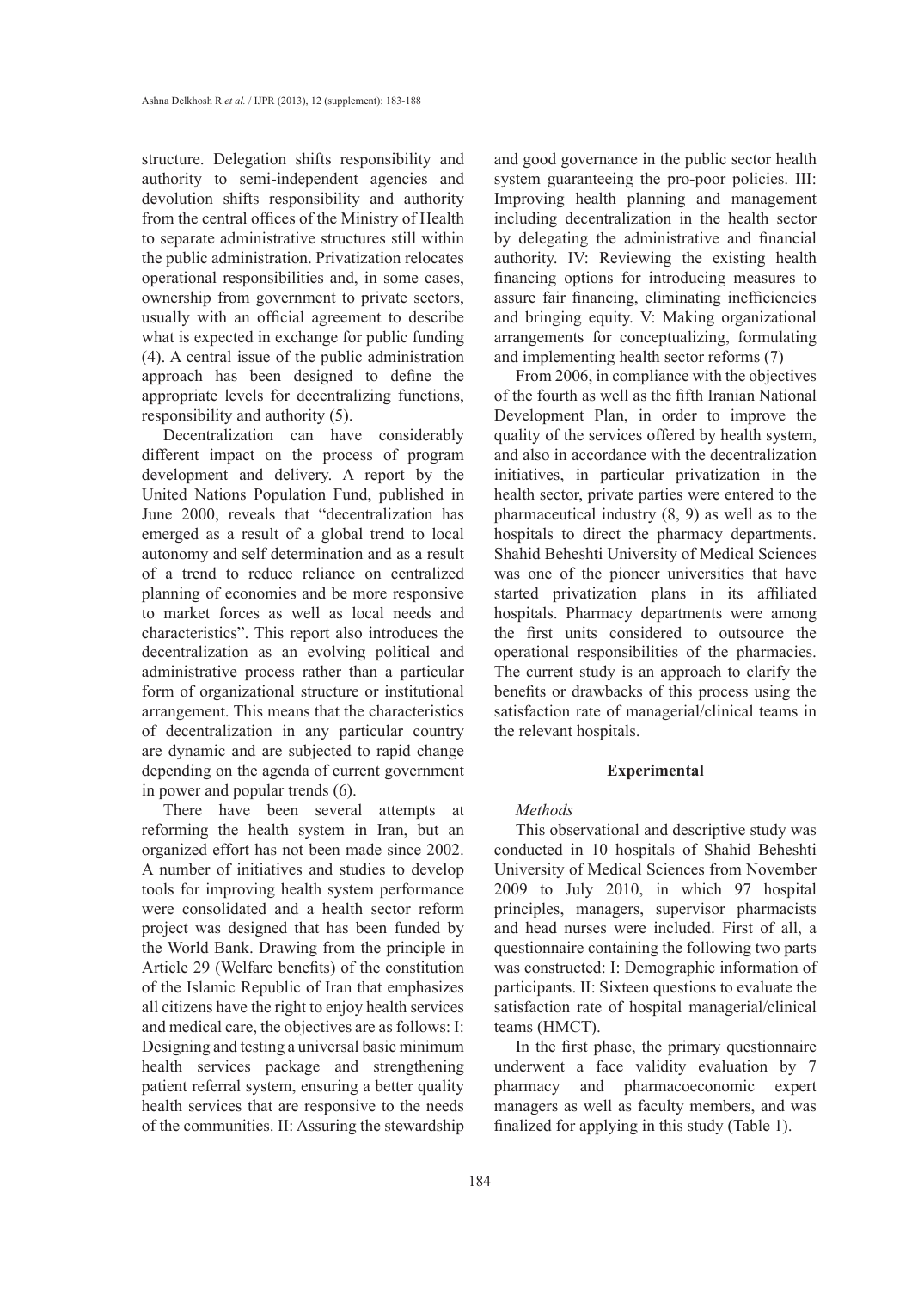#### **Table 1.** Study questionnaire.

| $\bf No$       | Question                                                                                                                                                                         | agree | Completely<br>agree | disagree | Completely<br>disagree |
|----------------|----------------------------------------------------------------------------------------------------------------------------------------------------------------------------------|-------|---------------------|----------|------------------------|
| 1              | The drug (medicine) shortage related problems have been decreased after<br>privatization of the hospital pharmacy.                                                               |       |                     |          |                        |
| $\mathbf{2}$   | Medical equipment's and medical supplies related problems have been decreased<br>after privatization of the hospital pharmacy.                                                   |       |                     |          |                        |
| $\mathfrak{Z}$ | The number of prescriptions supplied from the out of the hospital has been<br>decreased after privatization of the hospital pharmacy.                                            |       |                     |          |                        |
| $\overline{4}$ | The numbers of prescriptions for getting the medical equipments and medical<br>supplies out of the hospital have been decreased after privatization of the hospital<br>pharmacy. |       |                     |          |                        |
| 5              | The quality of services provided by the pharmacist has been increased after<br>privatization of the hospital pharmacy.                                                           |       |                     |          |                        |
| 6              | Regularity and discipline on distribution of drugs and medical equipment to the<br>wards have been improved after privatization of the hospital pharmacy.                        |       |                     |          |                        |
| $\overline{7}$ | Pharmacy errors due to poor performance have been decreased after privatization<br>of the hospital pharmacy.                                                                     |       |                     |          |                        |
| $\,$ 8 $\,$    | Problems due to inappropriate medicine supply have been reduced in the afternoon<br>and night hours after privatization of the hospital pharmacy.                                |       |                     |          |                        |
| 9              | The quantity of drugs stocked in the wards declined after privatization of the<br>hospital pharmacy.                                                                             |       |                     |          |                        |
| 10             | The prescription pricing errors and extortion have been declined after privatization<br>of the hospital pharmacy.                                                                |       |                     |          |                        |
| 11             | Non-pharmacy related problems of hospital have been declined after privatization<br>of the hospital pharmacy.                                                                    |       |                     |          |                        |
| 12             | The insurance prescriptions deduction has been decreased after privatization of the<br>hospital pharmacy.                                                                        |       |                     |          |                        |
| 13             | The activities of the Drug and Therapeutic Committee have been increased after<br>privatization of the hospital pharmacy.                                                        |       |                     |          |                        |
| 14             | The role of pharmacy as a drug information center have been improved after<br>privatization of the hospital pharmacy.                                                            |       |                     |          |                        |
| 15             | The role of hospital logistics department to supply drugs and equipments has been<br>declined after privatization of the hospital pharmacy.                                      |       |                     |          |                        |
| 16             | Overall, the performance of pharmacy department has improved after privatization<br>of the hospital pharmacy.                                                                    |       |                     |          |                        |

In the second phase of the study, the questionnaires were given to each HMCT member and their responses were collected for analysis. A satisfaction score (max. 64) was assigned for each respondent based on their answer to the questions. Collected data was entered the Microsoft office Excel 2007 and the Statistical Package for Social Sciences (SPSS®, version 17.0) programs. Appropriate statistical tests (significance level of < 0.05) were used whenever applicable. In order to evaluate the relationship between the satisfaction of HMCT and features of each hospital, Pearson correlation was applied. In addition, to compare the differences between satisfaction score of the hospital managerial team (principles and managers) and hospital clinical team (supervisor pharmacist and head nurses) the student t-test was applied.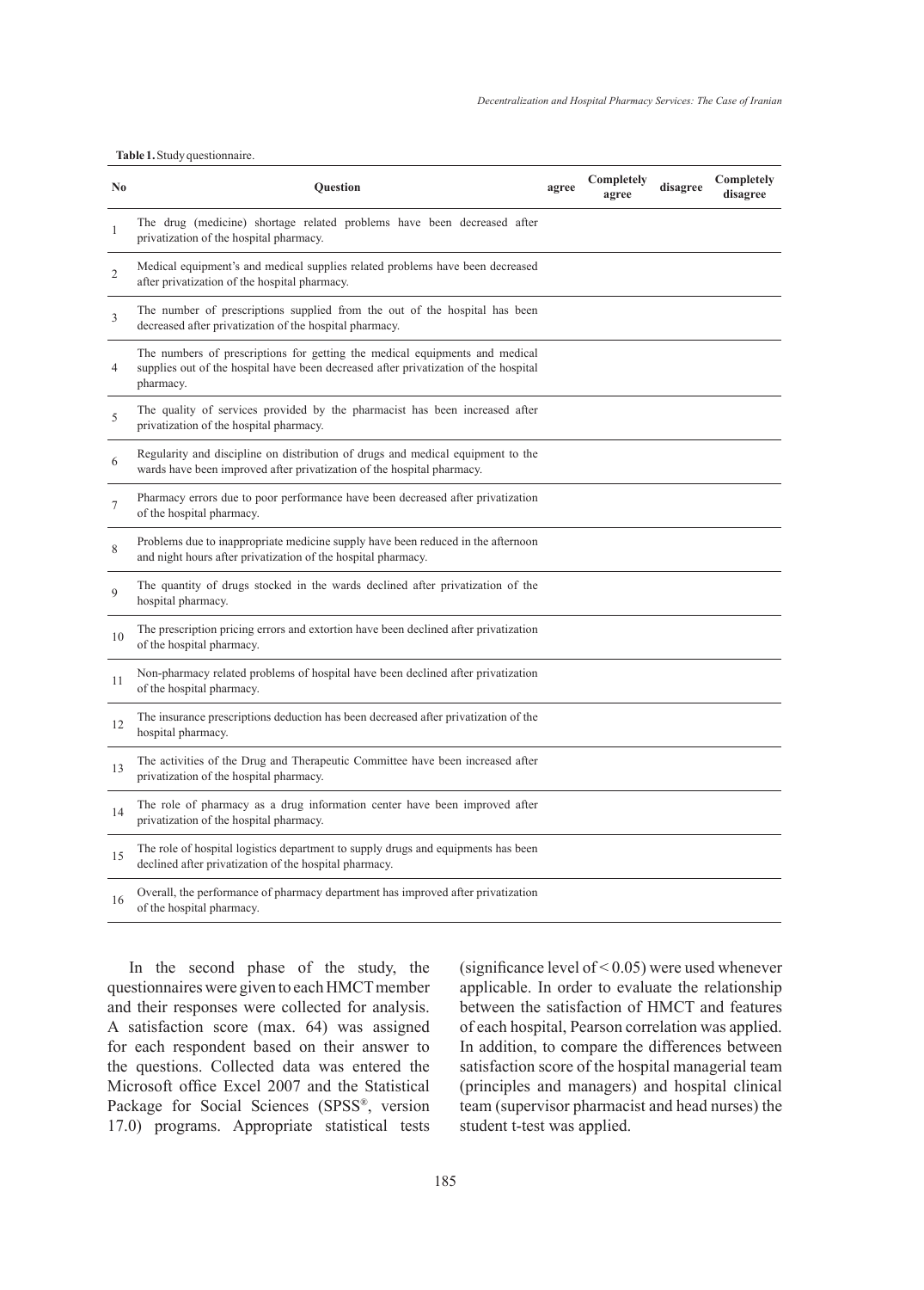| <b>Hospitals</b>          | <b>Active Ward</b> | <b>Active Bed</b> | Total bed-day occupancy in one year |
|---------------------------|--------------------|-------------------|-------------------------------------|
| Imam Hussein              | 19                 | 461               | 138686                              |
| <b>Ayatollah Modarres</b> | 12                 | 264               | 65188                               |
| Mofid                     | 14                 | 222               | 66467                               |
| Shohada-e Tajrish         | 16                 | 339               | 90671                               |
| Loghman Hakim             | 18                 | 355               | 100488                              |
| Mahdieh                   | 6                  | 149               | 31226                               |
| 15 <sup>th</sup> Khordad  | 6                  | 97                | 22986                               |
| $3rd$ Sha'ban             | 6                  | 46                | 7642                                |
| Ayatollah Taleghani       | 20                 | 422               | 109866                              |
| Ayatollah Mofateh         | $\overline{7}$     | 108               | 24632                               |

**Table 2.** Characteristics of study hospitals.

#### **Results**

Overall 97 people (77 women and 20 men) in charge of 10 hospitals (Ayatollah Taleghani, Mofid Children, Shohada-e Tajrish, Mahdieh, Imam Hussein (p.b.u.h), Ayatollah Modarres, Loghman Hakim, 15<sup>th</sup> Khordad, 3<sup>rd</sup> Sh'aban-e Damavand and Mofateh-e Varamin) entered the study.

Among these 97 HMCTs, 7 were chief executives, 10 supervisor pharmacists, 10 managers and 70 nurses. The age of the participants was between 25 and 60 years and in terms of education, the principles were specialist in various fields of medicine, the managers had a bachelor's degree or higher, the supervisor pharmacists were Pharm. D. and the nurses had a bachelor's degree.

Table 2 presents the features of each hospital in terms of number of active beds, number of wards and total bed-day occupancy rate per one year. In addition, Table 3 represents the scores that each group of HMCT achieved,

**Table 3.** Mean  $\pm$  SD satisfaction scores assigned by HMCTs to private sectors.

| <b>HMCT</b>              | Mean $\pm$ SD Scores |
|--------------------------|----------------------|
| <b>Hospital Managers</b> | $33.33 \pm 5.37$     |
| Principles (chief exec.) | $32.25 \pm 6.45$     |
| Supervisor Pharmacists   | $21.37 \pm 8.21$     |
| <b>Nurses</b>            | $21.31 \pm 7.61$     |

SD: Standard Deviation; HMCT: Hospital Managerial/Clinical Team.

separately.

*The relationship between total satisfaction scores of the hospital managerial team and clinical team*

The total *satisfaction* score of the managerial team (hospital principles and managers) was  $32.90 \pm 5.80$  (out of maximum score of 64), whereas the total *satisfaction* score of clinical team (supervisor pharmacist and head nurses) was  $21.86 \pm 8.71$ , which shows a significant statistical difference between these two groups  $(p < 0.0001, 95\% \text{ CI: } 5.42 \pm 16.66).$ 

As shown in Figure 1, the clinical team had a lower average rate of satisfaction about the services provided by private sector than that of the managerial team.

*The satisfaction scores that were achieved by each hospital*

As shown in Table 4, the average satisfaction score was  $26.38 \pm 6.81$  with the lowest satisfaction rate observed in Mofid children›s specialized hospital (19.5%) and the highest rate obtained for Imam Hussein (p.b.u.h) general hospital (65.3%).

## *The relationship between the total satisfaction score and the characteristics of the hospitals*

The results showed that there was no meaningful and significant relationship between the total satisfaction scores and the features of hospitals including: number of active beds  $(p = 0.48, r = 0.26)$ , number of active wards  $(p = 0.48, r = 0.26)$  $0.78$ ,  $r = 0.10$ ) and the total rate of occupied bed-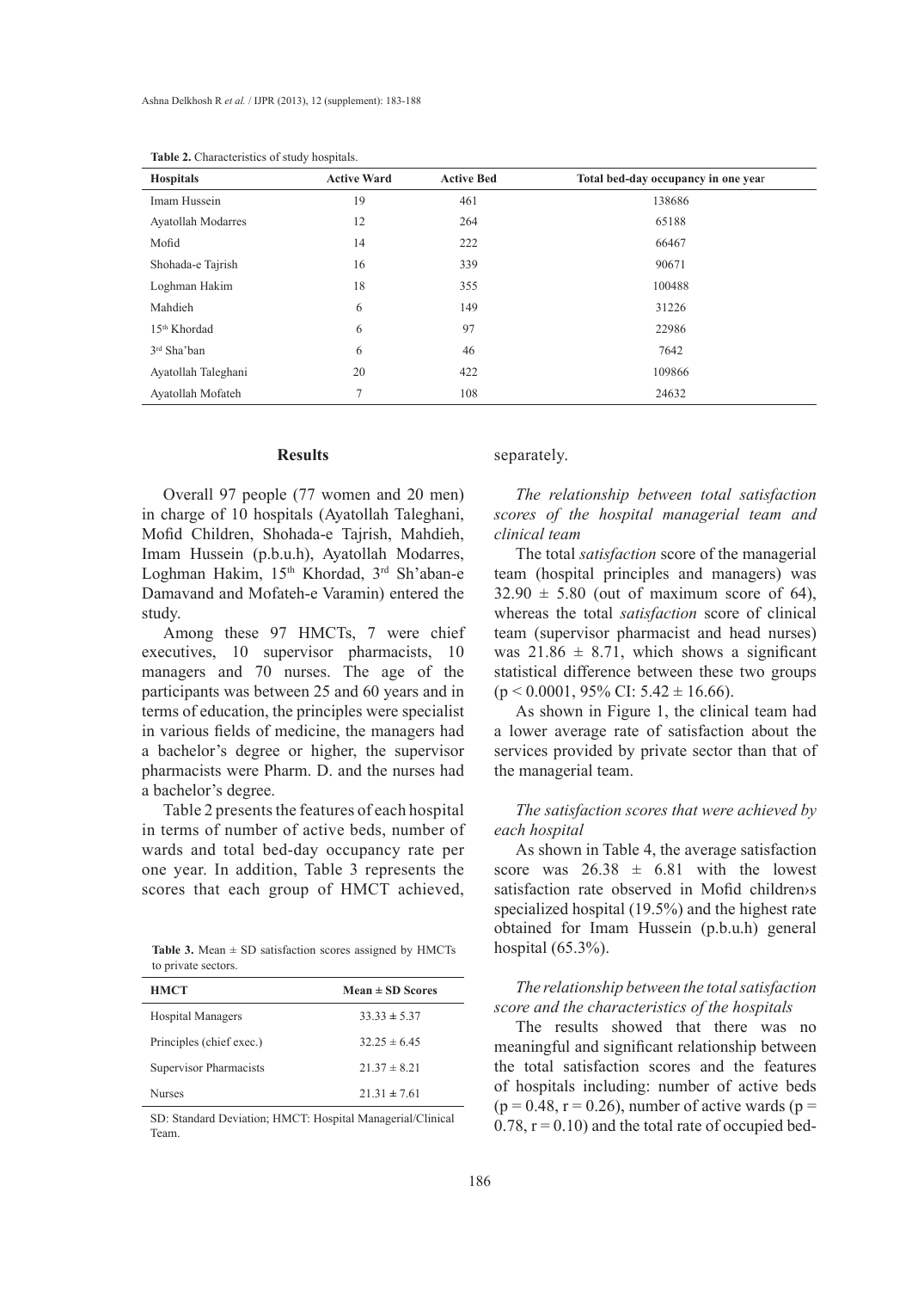

Figure 1. Average satisfaction rate (%) of HMCTs from private sector in pharmacy departments.

days in one year ( $p = 0.53$ ,  $r = 0.23$ ).

### **Discussion**

Our study showed that, although most of the HMCTs agreed on improvement of services provided by private sector (according to the responses to each question individually), the average percentage of the satisfaction is not considerably higher than the ones who did not agree with this improvement.

Particularly, in some points of views like "increasing faults in dispensing prescriptions", "decreasing problems of hospital in other areas except pharmacies", "increase in the activity of pharmaceutical committee", and "responsibility of pharmacist in responding to drug-related questions of nurses and patients", the scores were not in favor of the privatization. Moreover, as mentioned before, the hospital clinical team (supervisor pharmacists and nurses), who were in close touch with the pharmacy-related problems and could strictly monitor the medication-related limitations, had a lower satisfaction from the pharmacy services provided by private sectors compared to the hospital administrative teams (hospital principles and managers), who were mainly involved in financial and managerial problems of the hospitals. This might be due to the fact that the monetary profit provided by private sector, as monthly rent and/or a predefined percent of pharmacy sale cited in the contract, is in the first priority for administrative teams of the hospitals helping them to overcome budgetary

| Hospital                  | <b>Achieved Point</b> | <b>Obtainable Point</b> | Percentage % |
|---------------------------|-----------------------|-------------------------|--------------|
| Imam Hussein              | 251                   | 384                     | 65.3         |
| <b>Ayatollah Modarres</b> | 166                   | 288                     | 57.6         |
| Mofid                     | 103                   | 528                     | 19.5         |
| Shohada-e Tajrish         | 428                   | 912                     | 46.9         |
| Loghman Hakim             | 188                   | 336                     | 55.9         |
| Mahdie                    | 334                   | 672                     | 49.7         |
| 15 <sup>th</sup> Khordad  | 143                   | 336                     | 42.5         |
| $3rd$ Sha'ban             | 180                   | 336                     | 53.5         |
| Ayatollah Taleghani       | 306                   | 672                     | 45.5         |
| Ayatollah Mofatteh        | 132                   | 240                     | 55           |